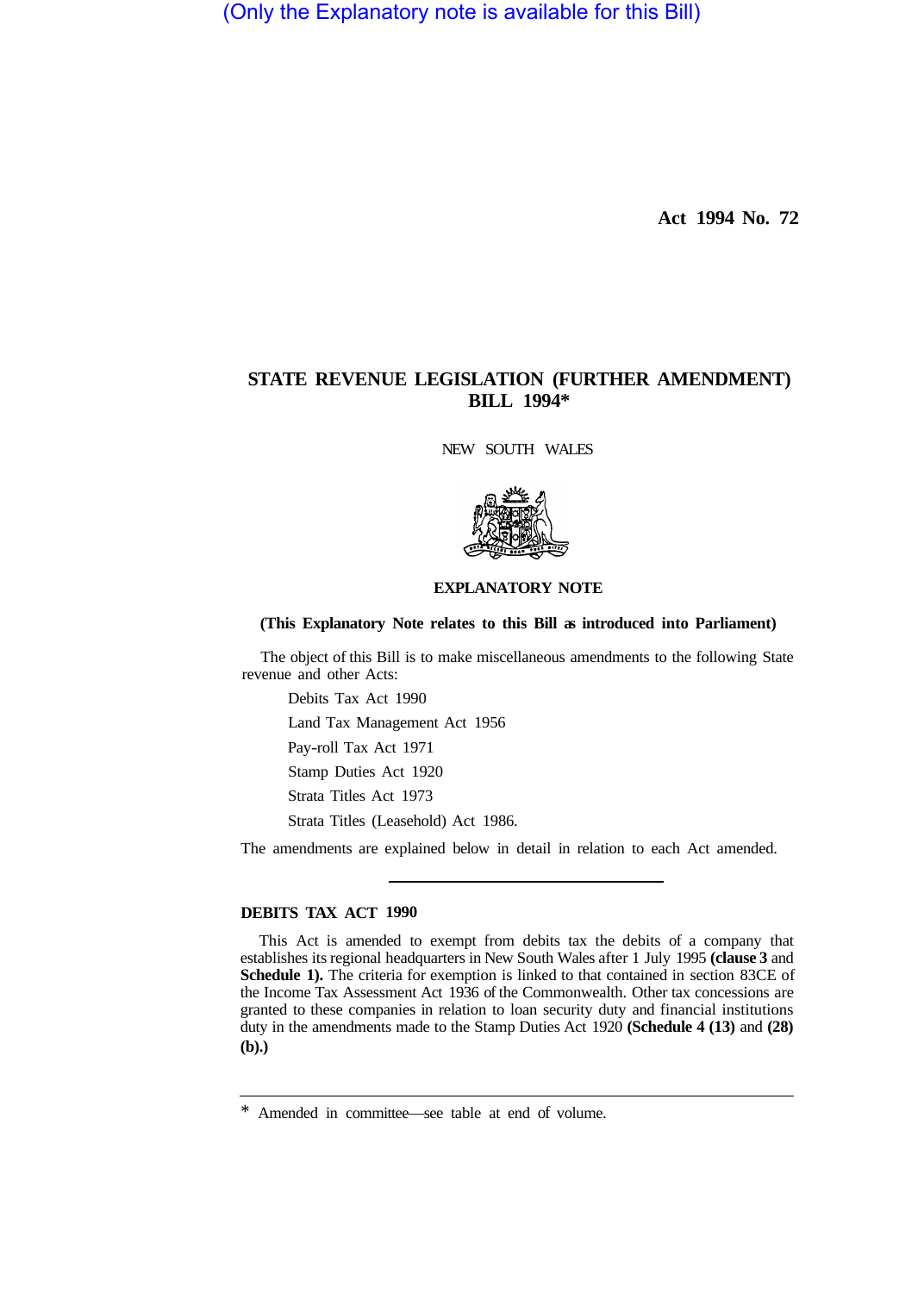### **LAND TAX MANAGEMENT ACT 1956**

### **Non-residential strata schemes**

At present, owners of non-residential strata title units are liable for a proportion of the tax levied on the land value of the whole of the land that is subject to a strata scheme. That is, a single threshold (currently \$160,000) is applied to the whole of the land. Each owner is also taxed on his or her individual interest in a strata scheme together with any other taxable interests in land, and a deduction is allowed in respect of the owner's proportion of the tax payable on the strata scheme to prevent double taxation.

In contrast, owners of residential strata units are taxed on the value of their individual units in a strata scheme (together with any other interests in land).

It is proposed to change the way in which non-residential strata units are taxed, to bring the approach into line with the method of taxing residential strata units, with effect for the 1995 land tax year and subsequent years.

The land tax provisions for land subject to strata schemes are currently in the Strata Titles Act 1973 and the Strata Titles (Leasehold) Act 1986. It is proposed that these provisions be transferred to the Land Tax Management Act 1956.

**Schedule 2 (l)** inserts the taxing provision into the Land Tax Management Act 1956 and **clauses 7** and **8** repeal the taxing provisions currently found in the Strata Titles Act 1973 and the Strata Titles (Leasehold) Act 1986. Schedule 2 (4) and (5) make consequential amendments.

#### **Land used to maintain endangered animals**

It is proposed to provide an exemption for land that is used primarily for the maintenance of endangered animals (including birds) that are native to Australia, for the purpose of assisting in the preservation of those species. Such land would qualify for the exemption applying to primary production land but for the fact that the animals produced are not sold, but are provided free of charge, either to zoos or for release into national parks. It is therefore proposed to exempt land used primarily for the maintenance of endangered species, if the Director-General of National Parks and Wildlife approves of the maintenance of the animals, and provided any conditions specified by the Director-General are met **(Schedule 2 (2)).** 

#### **Low cost accommodation**

Under section 10Q of the Land Tax Management Act 1956, land used and occupied primarily as a boarding-house for persons with low incomes is exempt from land tax, subject to guidelines approved by the Treasurer being met. Section 10Q is substituted to extend the exemption to all forms of low cost accommodation, again, subject to the Treasurer's guidelines being met **(Schedule 2 (3)).** 

### **PAY-ROLL TAX ACT 1971**

#### **Increase in tax-free threshold**

The current pay-roll tax general exemption annual threshold of \$500,000 is to be increased to  $$550,000$  from 1 January 1995 (that is,  $$525,000$  for the 1994/95 tax year) which is an average of \$500,000 for 6 months, from 1 July to 31 December 1994, and \$550,000 for 6 months, from 1 January to 30 June 1995.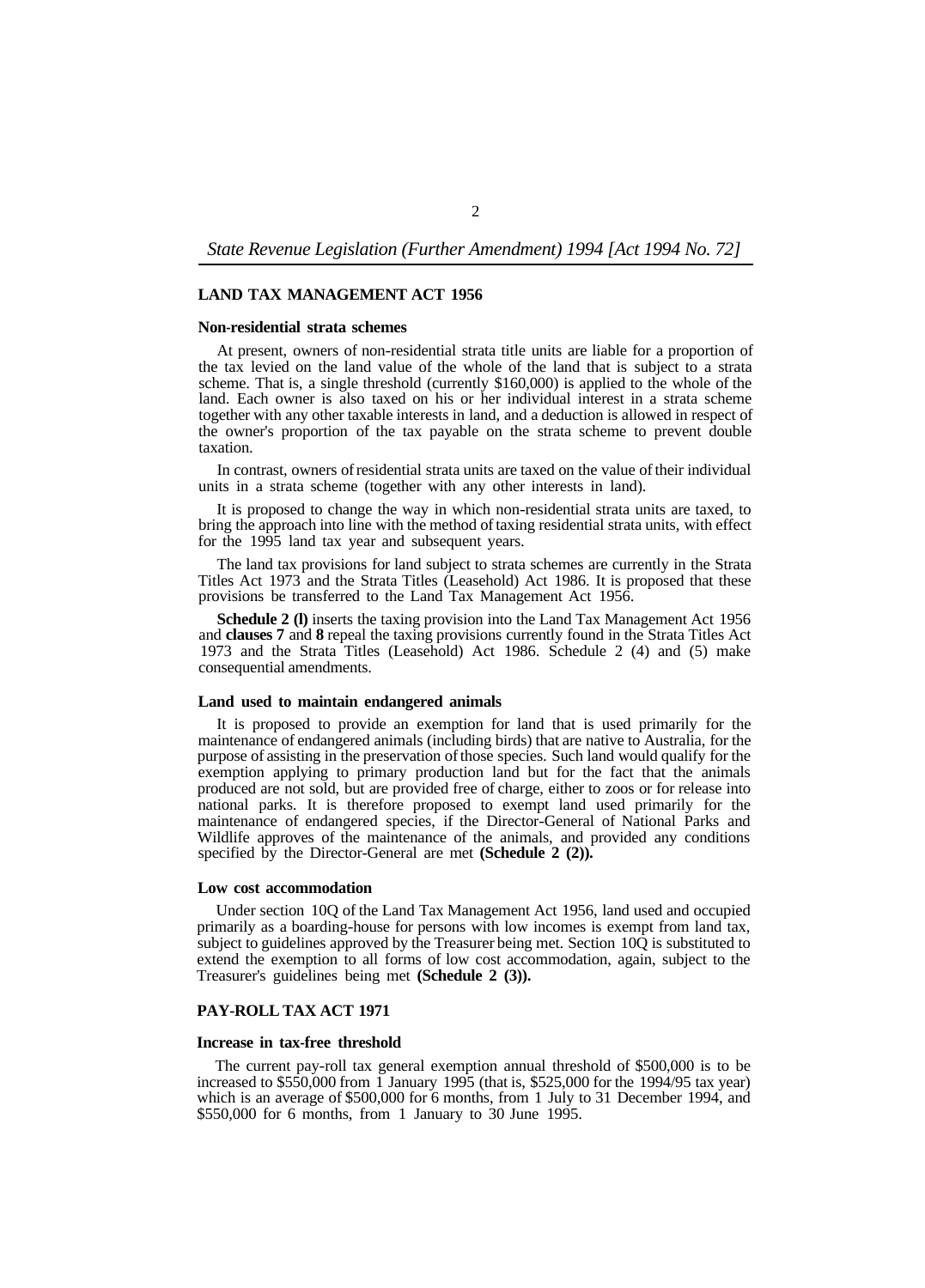The annual threshold is to be increased to \$600,000 from 1 January 1996 (that is, \$575,000 for the 1995/96 tax year) which is an average of \$550,000 for 6 months, from 1 July to 31 December 1995, and \$600,000 for 6 months, from 1 January to 30 June 1996. The annual threshold for 1996/97 will be \$600,000.

Schedules 2, 3, 4 and 5 of the Pay-roll Tax Act 1971 are omitted with effect from 1 January 1995, and are replaced with a new Schedule 1 relating to the 1994/95 tax year, and new Schedule 2 relating to the 1995/96 and subsequent tax years.

The amendments are contained in **Schedule 3.** 

### **STAMP DUTIES ACT 1920**

### **Intergenerational rural transfers**

Following requests from the rural sector for relief from stamp duty on the transfer of family farms from parents to younger generations, the Treasurer announced in the 1994 Budget that relief would be provided as from 14 September 1994. Certain eligibility criteria and controls will be introduced by way of guidelines by the Treasurer to ensure that the exemption benefits those persons who wish to remain in the rural sector **(Schedule 4 (3)—proposed** section 66H).

### **Threshold for hiring arrangement duty**

It has been determined as inequitable that persons who receive less than \$6,000 per month income from hiring goods are not required to pay hiring arrangement duty if they are approved to pay duty by return by the Chief Commissioner, whereas a person who receives a small amount over \$6,000 pays duty on the total amount received.

Consequently, it is proposed to provide that, in respect of persons or groups approved to pay hiring arrangement duty by return, only amounts received in excess of \$6,000 per month will attract duty **(Schedule 4 (6)).** 

#### **Superannuation funds**

As a result of the introduction of the Superannuation Industry (Supervision) Act 1993 of the Commonwealth (the SIS Act), much of which came into effect from l July 1994, the trusteeship and custodial arrangements of many superannuation funds, approved deposit funds and pooled superannuation funds are under review. The SIS Act no longer allows for the division of responsibilities between a manager and a trustee and places eligibility criteria on trustees and custodians that previously were not required. Furthermore, it is expected that, as a matter of prudence, most superannuation funds will want to document custody arrangements. The content of these documents is not standard and they may contain declaration of trust provisions that, unless a concession is given, may attract ad valorem duty.

In view of the current concessions available to superannuation funds in Division 19 of Part 3 of the Stamp Duties Act 1920, it is considered that concessional treatment should be given to the documents that are now required to be executed by funds to comply with the provisions of the SIS Act. This is done by the amendments made by **Schedule 4 (8), (9)** and **(10)).**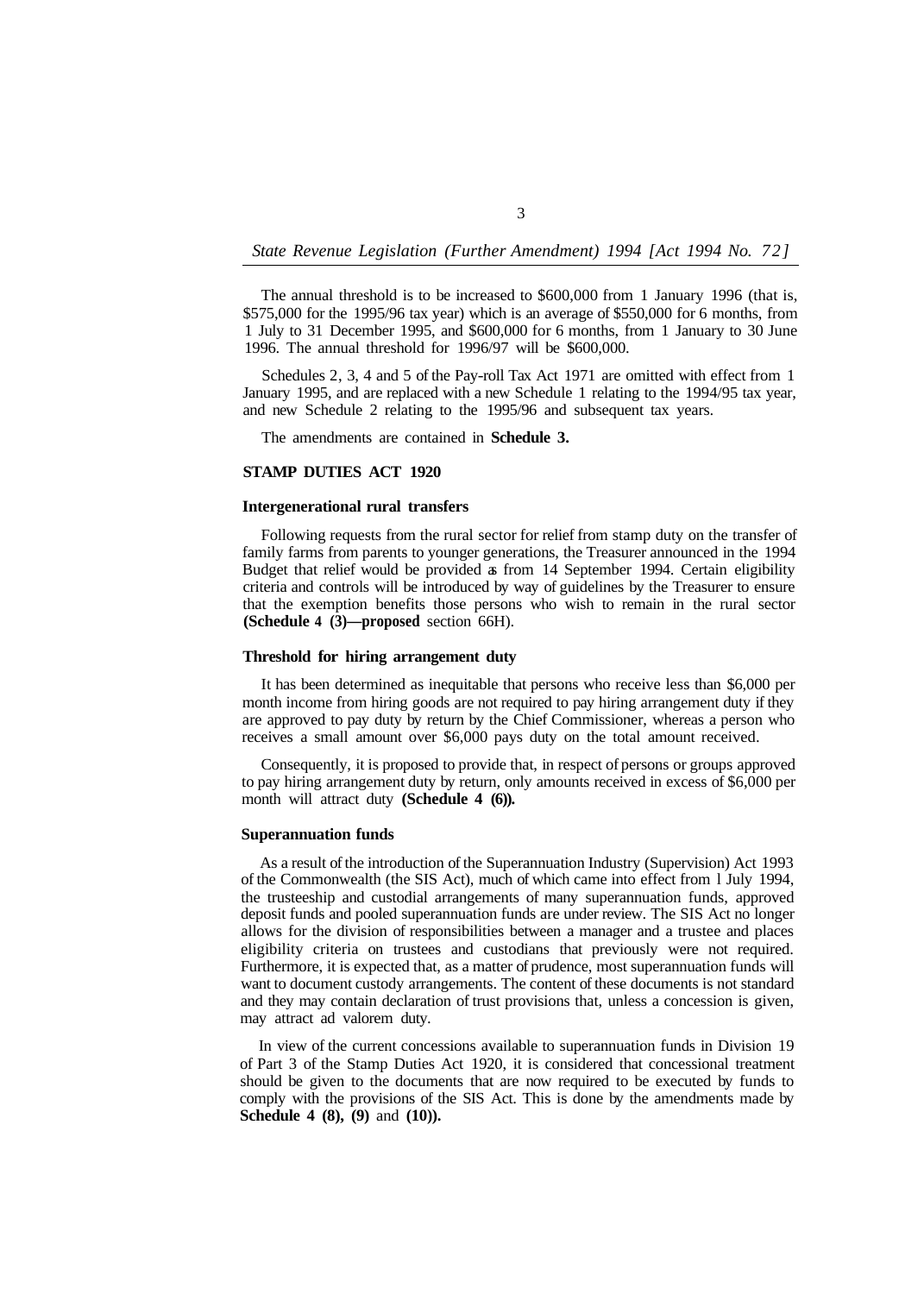#### **Loan security duty—bill facilities**

It has been argued that the current definitions for the purposes of Division 21 (Loan securities) of Part 3 of the Stamp Duties Act 1920 do not catch acceptance-only bill facilities although it has always been the intention that all bill facilities be caught. The definitions of "Advance", "Bill facility" and "Financial accommodation" in section 83 are amended to make it clear that such bill facilities are caught by the definitions and do involve the making of advances in respect of which loan security duty must be paid **(Schedule 4 (11)).** 

### **Home loan refinancing**

Section 84CAC of the Stamp Duties Act 1920 contains an exemption for home loan refinancing that expired on 30 June 1994. A Variation to Statute was approved by the Acting Treasurer on 11 July 1994 extending that concession until 31 December 1994. **Schedule 4 (12)** gives effect to the Variation to Statute.

### **Regional headquarters**

Proposed section 84EBA is to be inserted into the Stamp Duties Act 1920 and section 98A of that Act is to be amended to exempt from stamp duty the loan securities and receipts, respectively, of a company that establishes its regional headquarters in New South Wales after 1 July 1995 **(Schedule 4 (13)** and **(28) (b)).** The criteria for exemption is linked to that contained in section 83CE of the Income Tax Assessment Act 1936 of the Commonwealth. The debits of these companies are to be exempt from debits tax by an amendment made to the Debits Tax Act 1990 (clause 3 and **Schedule 1).** 

### **Options**

Generally with marketable securities, as with the acquisition of property, stamp duty is chargeable on the value or consideration, whichever is the greater. However, in the case of a marketable security transaction by a broker, the Stamp Duties Act 1920 (section 97AB (1)) only charges duty on the consideration paid. With the expansion of derivative products there are many share trades where options are exercised. With some options the premium was "deep in the money" to the extent that the premium for the option exceeded the purchase price. At present, stamp duty is only chargeable on the exercise price. This produces a result that is inequitable and inconsistent with the operation of stamp duty. Consequently, the Stamp Duties Act 1920 is amended by **Schedule 4 (17) (a)** to provide that marketable securities acquired through the exercise of an option will be charged with stamp duty on either the premium paid in respect of the option or the consideration, whichever is the greater. This amendment will ensure parity with normal option transactions which are weighted to the exercise price.

### **FID on brokers' transactions**

Currently the Stamp Duties Act 1920 provides an exemption for share brokers (being a non-bank financial institution) from financial institutions duty (FID) where marketable securities duty has been paid on receipts from the transaction. However, where there is an exemption from marketable securities duty, there is an exposure to FID.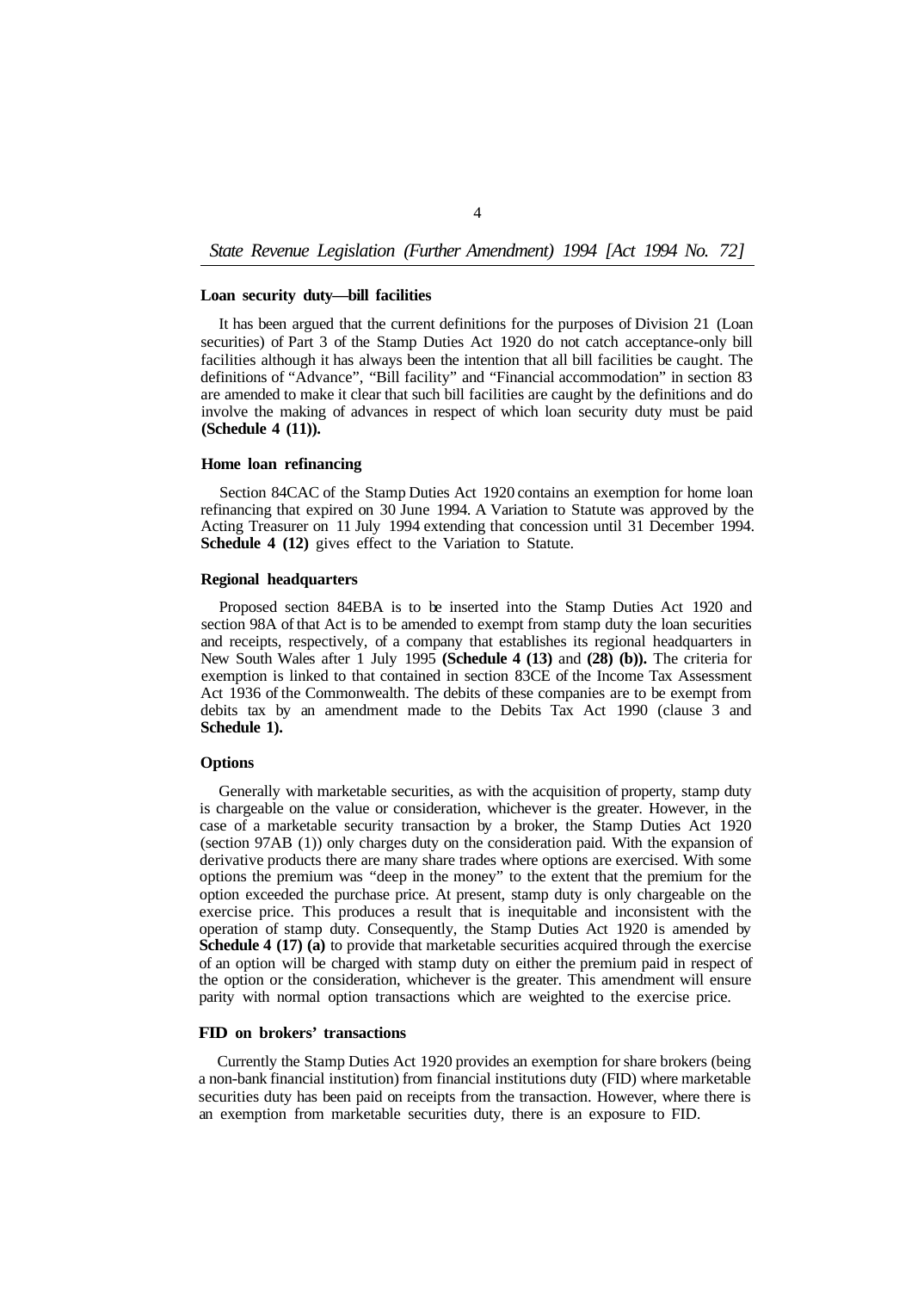Currently there are 3 areas of exemption from marketable securities duty:

(a) principal trading by brokers within 10 days (section 97AB (2));

- (b) hedging by options and futures traders who are making a market by trading in physical stock within 3 months (sections 97ADA and 97ADD, respectively);
- (c) hedging by warrant issuers who trade in physical stock during the term of a warrant or within 30 days of the date of the exercise of the warrant (section 97ADG).

Because of the accounting procedures of brokers and the complexities of FID, particularly in relation to "short term dealings", a simpler system of taxing broker transactions is necessary. It is proposed to impose a duty of 0.0025% on brokers' principal trading and market makers hedging against a futures or options contract or a warrant obligation in lieu of the current exemptions above. The time limit in paragraph (a) above is extended to 3 months.

The amendments are made by **Schedule 4 (17) (b)** and **(18)–(26).** 

**Schedule 4 (27) (a)–(e)** and **(g), (29)** and **(30) (a)** make consequential amendments to the broker provisions in Division 29 of Part 3 of the Stamp Duties Act 1920.

#### **Farm Household Support Scheme**

The Farm Household Support Scheme established under the Farm Household Support Act 1992 of the Commonwealth provides assistance for farmers who are unable to meet day to day living expenses and cannot obtain commercial loans. It also provides a financial incentive for farmers to leave the industry. As all social security and veteran's affairs pensions are exempt from financial institutions duty, it has been decided that a similar exemption should apply to the payments made under the Farm Household Support Act 1992. The exemption is effected by the amendment made by **Schedule 4 (28) (b).** 

### **Newcastle Chamber of Fruit and Vegetables Industry Co-operative Limited**

The Newcastle Chamber of Fruit and Vegetables Industry Co-operative Limited operates a bank account that receives funds from the sale of produce at the Newcastle Regional Markets. Those funds are then passed on to the growers or sellers of the produce. The Treasurer has been requested to approve an exemption from financial institutions duty for the funds passing through this account as a similar exemption has been granted in respect of the Flemington Produce Markets (clause 17D of the Stamp Duties (Financial Institutions Duty) Regulation 1982).

The exemption is effected by the amendment made by **Schedule 4 (30) (b).** 

### **MasterCard International Inc.**

MasterCard has established the Australian Processing Centre (APC) to provide settlement services for the use of credit and debit cards issued by banks in Australia and New Zealand.

The current FID legislation exempts general customary accounts between banks in relation to the clearance of cheques. In relation to credit and debit card transactions, there is no "clearance" of paper between banks, merely the settlement of net balances. The legislation also exempts settlement accounts held on behalf of various non-bank financial institutions. The APC is merely another form of settlement between banks which should not be subject to FID.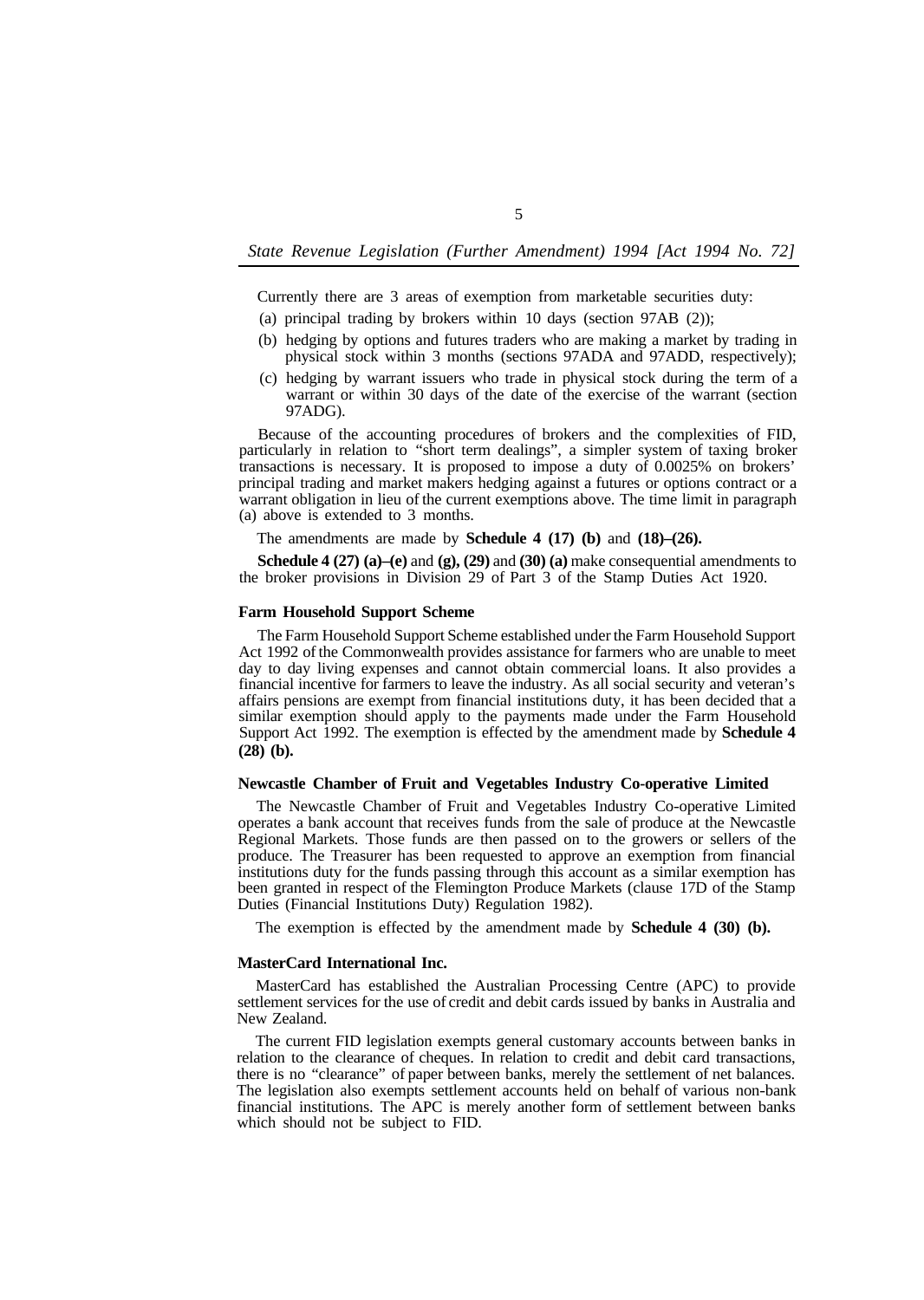**Schedule 4 (30) (b)** makes an amendment to exempt from FID an account of MasterCard International Inc. which is a settlement account for credit and debit card transactions.

#### **Taxline**

The Taxline scheme (sections 38D–38F of the Stamp Duties Act 1920) has commenced. This will result in participants in the scheme collecting stamp duty from clients and placing it in a bank account from which the electronic debit will be made by the Office of State Revenue. It has been determined that the payment of FID on this money would be a disincentive for persons considering using Taxline and that consequently an exemption should be provided.

**Schedule 4 (30) (b)** makes an amendment to grant an exemption from FID for receipts of money paid to dedicated accounts of Taxline participants where that money was collected for the payment of stamp duty.

#### **Electricity distributors**

General exemptions (14) and ( 19) in the Second Schedule to the Stamp Duties Act 1920 currently contain exemptions from certain duties for county councils within the meaning of the Local Government Act 1993. Due to changes to a number of Acts, some county councils are no longer constituted under the Local Government Act 1993 but are constituted as statutory authorities under the Electricity Act 1945.

The Stamp Duties Act 1920 is amended by **Schedule 4 (32) (a)–(c)** and **(e)** to provide the exemptions from duty that these bodies previously enjoyed.

The Treasurer has approved a Variation to Statute to administer the Act on this basis from 1 July 1993.

### **Local government councils and aboriginal land councils—insurance duty**

In 1989, the method of charging stamp duty on policies of insurance was changed from a charge on an instrument to a charge on the premium received by the insurance company.

While the main body of the Stamp Duties Act 1920 was amended to reflect this change, 2 exemptions from policies of insurance duty contained in the General Exemptions in the Second Schedule to the Act were not changed and, therefore, technically the exemption has not applied since that date.

General exemption (19) relating to local government councils and general exemption (29) relating to aboriginal land councils are amended by **Schedule 4 (32) (d), (f), (g)** and **(k)** to reinstate the exemption previously enjoyed by these bodies by bringing the exemption into line with the changed method of calculating duty.

It is proposed to reinstate these exemptions as from 1 November 1989.

### **Exemption for Unions following incorporation**

The Industrial Relations Act 1991 repealed the Industrial Arbitration Act 1940 and the Trade Union Act 1881 and contained changes that result in a stamp duty liability for certain organisations. The essential change is that organisations are required to incorporate in order to be registered under the Industrial Relations Act 1991. The incorporation of existing organisations involves the conveyance of property from organisations classified either as a "continued unincorporated industrial organisation" or a "continued non-industrial organisation'' to an "industrial organisation" or "non-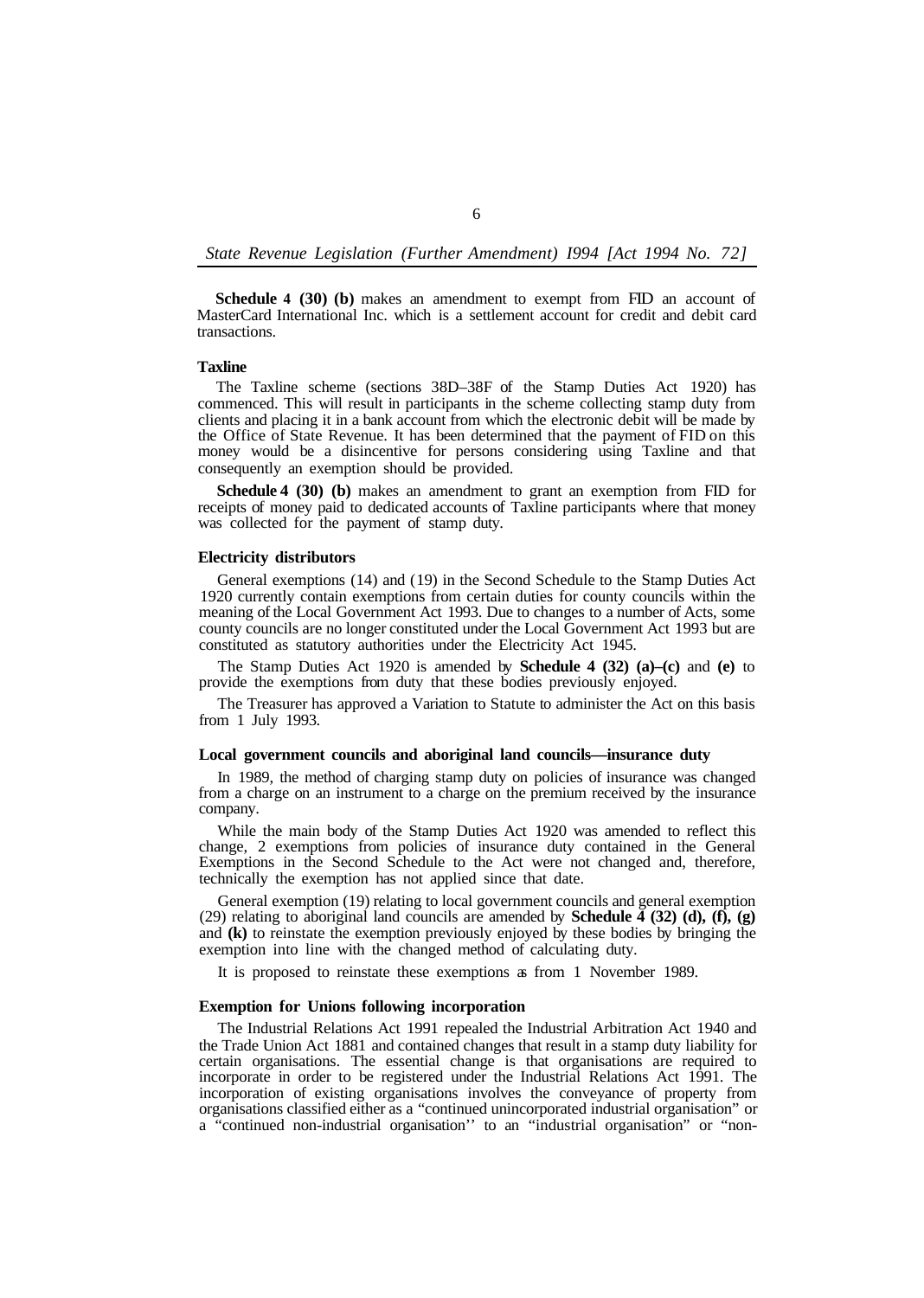industrial organisation" as defined in the Industrial Relations Act 1991. It is considered that duty should not be payable in connection with any such conveyance. This is achieved by the amendments made by **Schedule 4 (32) (h)** and **(i).** 

General Exemption 26 (b) in the Second Schedule to the Stamp Duties Act 1920 is amended by deleting the reference to the Industrial Arbitration Act 1940 and by replacing it with a reference to the Industrial Relations Act 1991 in order to extend the stamp duty exemption to cover amalgamations and mergers of unions and other organisations **(Schedule 4 (32) (i)).** 

Section 84G (1) of the Stamp Duties Act 1920 is amended to include an exemption from stamp duty for a motor vehicle certificate of registration issued as a result of the transfer of a motor vehicle from a continued unincorporated industrial organisation or a continued non-industrial organisation to an industrial organisation or non-industrial organisation in compliance with the incorporation provisions of the Industrial Relations Act 1991 **(Schedule 4 (14)).** 

#### **Deeds of release—HomeFund**

In an attempt to settle complaints against HomeFund, a monetary offer has been made to complainants. Should they accept the offer, it will be necessary for them to sign a deed of release agreeing to withdraw all actions against the HomeFund Commissioner. It is not considered appropriate to charge persons accepting the Government's offer stamp duty on the deed of release. Consequently, an exemption is to be provided by the amendment made by **Schedule 4 (32) (l).** 

### **Transfer of a principal place of residence**

Section 73AA of the Stamp Duties Act 1920, together with Schedule 2D to that Act, provide an exemption from stamp duty for the transfer of a principal place of residence, under certain circumstances. There are three categories of exemption in Schedule 2D:

- (a) conveyance from a corporation to principal shareholder or spouse (clause 4);
- (b) conveyance from special trust to a beneficiary (clause 5);
- (c) conveyance from a corporation to beneficiaries of a special trust (clause 6).

In all cases the land must have been owned by the transferor on 11 September 1990 and must be land that was used solely as the transferee's principal place of residence in the year in which the conveyance occurred.

As from 14 September 1994, a reduction will be allowed in the value for stamp duty purposes of land that is subject to a reduction in land value for land tax purposes under section 9C of the Land Tax Management Act 1956 (that is, land that is not solely used as a principal place of residence).

**Schedule 4 (33) (e)** makes the main amendments and **Schedule 4 (5)** and **(33) (a)**  make consequential amendments.

#### **Minor amendments**

The amendment made by **Schedule 4 (1) (a)** is an amendment by way of statute law revision. It omits duplicated words.

The amendment made by **Schedule 4 (1) (b)** makes it clear that the definition of "NSW company" includes, not only a company incorporated or taken to be incorporated under the Corporations Law of New South Wales, but also a company incorporated under any other New South Wales Act (provided that the company is not